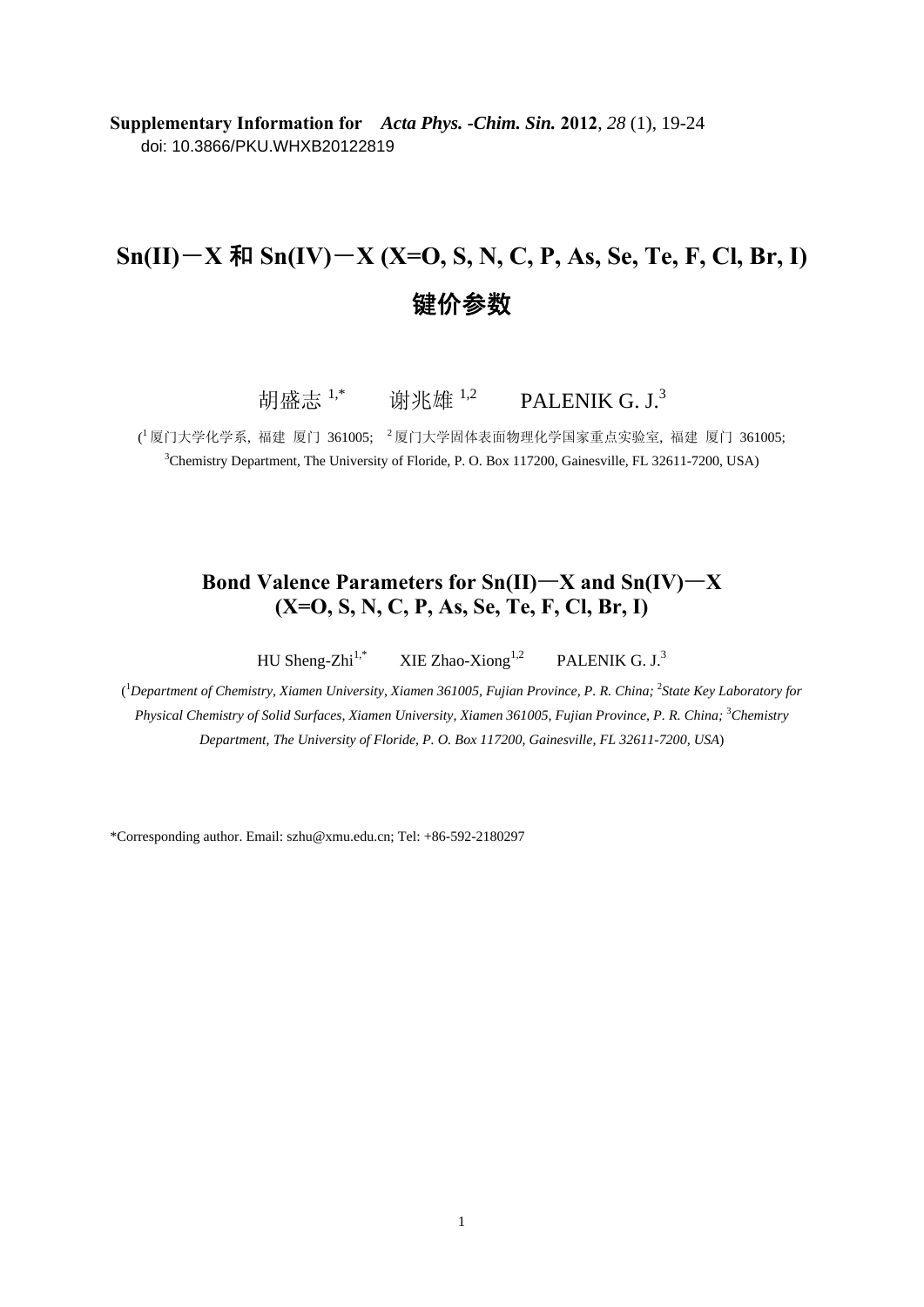# $R_0$  values with  $b = 0.37 \text{ Å}$  for homoleptic polyhedra  $SnX_n$  obtained from a

# **system analysis of bond length data in the Cambridge Structural Database**

### **I Sn(II) – O**

|    | 1 ABIBIX(4) $1.958$   | 2 AGEBIX01(4) 1.971                                                          |             |    | 3 AGEBUI(4)                                 | 1.951               | 4  |                          | 1.942       |
|----|-----------------------|------------------------------------------------------------------------------|-------------|----|---------------------------------------------|---------------------|----|--------------------------|-------------|
| 5  | 1.956                 | 6                                                                            | 1.952       |    | 7 A GEBUJ(3)                                | 1.961               | 8  |                          | 1.964       |
| 9  | 1.963                 | 10                                                                           | 1.970       | 11 |                                             | 1.971               | 12 |                          | 1.967       |
| 13 | 1.977                 | 14                                                                           | 1.961       | 15 |                                             | 1.932               | 16 |                          | 1.972       |
|    | 17 BAHRAE(6) 1.978 18 |                                                                              | 1.975       |    | 19 BARQAN(6) 1.979 20 BIDWIV(4) 1.993       |                     |    |                          |             |
|    | 21 BIVHET(4) 1.932    | 22 BIWGUJ(4) 1.958                                                           |             | 23 |                                             | 1.944               | 24 |                          | 1.955       |
|    | 25 BIWHAQ(4)1.964     | 26                                                                           | 1.940       | 27 |                                             | 1.959               |    | 28 CIXSEI(6)1.947        |             |
|    | 29 CIXSOS(4) 1.965    | 30 CIXTIN(6) 1.965                                                           |             | 31 |                                             | 1.976               | 32 |                          | 1.980       |
| 33 | 1.972                 | 34 COHVEA(4) 2.029                                                           |             | 35 |                                             |                     |    | 2.049 36CUSGUS(6)1.969   |             |
|    | 37 DEPQEV(3)1.945     | 38                                                                           | 1.943       |    | $39$ DEPQIZ $(3)$                           | 1.949               | 40 |                          | 1.949       |
| 41 | 1.947                 | 42                                                                           | 1.956       |    | 43 DEPQOF(3)                                | 1.934               | 44 |                          | 1.945       |
|    |                       | 45 DPPRSN(5)1.955 46 DUVNIR(3) 1.943                                         |             |    | 47 DUVNOX(3) 1.956                          |                     | 48 |                          | 1.944       |
|    |                       | 49 DUVNUD(3)1.918 50 DUYLIS(3) 1.929 51 EDTASN(4) 2.005 52 EGEQAJ(4) 1.972   |             |    |                                             |                     |    |                          |             |
|    |                       | 53 EQUWES(5) 1.958 54 EQUWIW(5) 1.968 55 EQUWOC(6) 1.963 56 EQUWUI(4) 1.947  |             |    |                                             |                     |    |                          |             |
|    | 57 FULCOE(5) 2.026 58 | $(5)$ 1.987 59                                                               |             |    |                                             | $(5)$ 2.044 60      |    | $(3)$ 2.021              |             |
| 61 | $(4)$ 2.026 62        |                                                                              | (5)         |    | 2.006 63 GAQTEX(3) 1.900 64 GIVDIY(4) 1.978 |                     |    |                          |             |
| 65 |                       | $(5)$ 2.008 66 GIVDOE $(3)$                                                  | 1.965       |    | 67 GIVXOY(4) 1.996 68 HOPHOJ(3) 1.946       |                     |    |                          |             |
| 69 |                       | $(3)$ 1.964 70 JERTIK $(4)$                                                  | 1.935       | 71 |                                             | 1.944 72            |    |                          | 1.949       |
| 73 | 1.94274               |                                                                              | 1.933       | 75 |                                             |                     |    | $1.930\,76$ JERTOQ(4)    | 1.927       |
| 77 | 1.975 78              | (3)                                                                          | 1.990       | 79 |                                             | $1.97480$ JIYNIO(3) |    |                          | 1.922       |
|    | 81 JOQBEW(4) 1.974 82 |                                                                              | 1.974       |    | 83 JOTHOP(4) 1.960 84                       |                     |    |                          | 1.934       |
| 85 | 1.960 86              |                                                                              | 1.951       |    | 87KIQHIB (3) 1.955 88                       |                     |    |                          | 1.944       |
| 89 | 1.969 90              |                                                                              | 1.945       |    | 91KSNOXL(7) 1.944 92KTFORM(4)2.002          |                     |    |                          |             |
|    | 93 LOBCOU(3) 2.008 94 |                                                                              | $(4)$ 1.966 | 95 | (5)                                         | 1.985 96            |    |                          | $(6)$ 1.970 |
|    |                       | 97 LOJCOC(4) 1.960 98 LOJCUI(4)                                              | 1.955       |    | 99MXSNOX(4) 1.931 100                       |                     |    |                          | 1.934       |
|    |                       |                                                                              |             |    |                                             |                     |    |                          |             |
| 01 | 1.937 02              |                                                                              | 1.923       | 03 |                                             | 1.942               | 04 |                          | 1.944       |
| 05 | 1.927 06              |                                                                              | 1.945       | 07 |                                             | 1.937               | 08 |                          | 1.923       |
| 09 | 1.948 10              |                                                                              | 1.939       |    | 11 NINSOT $(4)$                             |                     |    | 1.928 12 NINSUZ(4) 1.946 |             |
|    |                       | 13 NINTAG(4) 1.895 14 NOWWAX(4) 1.983 15 NTBZSN01(6)1.989 16 NUKJAE(4) 1.944 |             |    |                                             |                     |    |                          |             |
| 17 |                       | $01(4)$ 1.967 18 PAQHIY(4)                                                   | 1.913       |    | 19 PBONSN(4) 1.951                          |                     |    | 20QAKFIR(5) 1.967        |             |
| 21 |                       | 1.976 22 QAXQIP(5)                                                           | 1.986       | 23 |                                             | $(4)$ 1.980         | 24 |                          | $(4)$ 1.981 |
| 25 |                       | (4) 1.994 26 QECPET(3)                                                       | 1.954       |    | $27$ REGJUI $(5)$                           | 1.960               | 28 |                          | $(4)$ 1.970 |
| 29 | $(3)$ 1.955 30        | (3)                                                                          | 1.956       |    | 31 REHQUQ(6) 1.976                          |                     | 32 |                          | $(4)$ 1.964 |
| 33 | $(3)$ 1.933 34        | (4)                                                                          | 1.959       |    | 35 RELXAH(4) 1.965                          |                     | 36 |                          | 1.968       |
| 37 | 1.960 38              |                                                                              | 1.964       | 39 |                                             |                     |    | 1.969 40 RELXEL(5)1.968  |             |
| 41 |                       | (4) 1.971 42 RIZKIU(3)                                                       | 1.938       |    | 43 SANHIZ $(6)$                             |                     |    | 1.978 44 SANHIZ(6) 1.978 |             |
|    |                       | 45 SIHQEF(6) 1.979 46 SIHQIJ(8)                                              | 1.989       |    | 47 SIHQOP(4)                                |                     |    | 1.955 48 SIRJOS(6) 1.988 |             |

2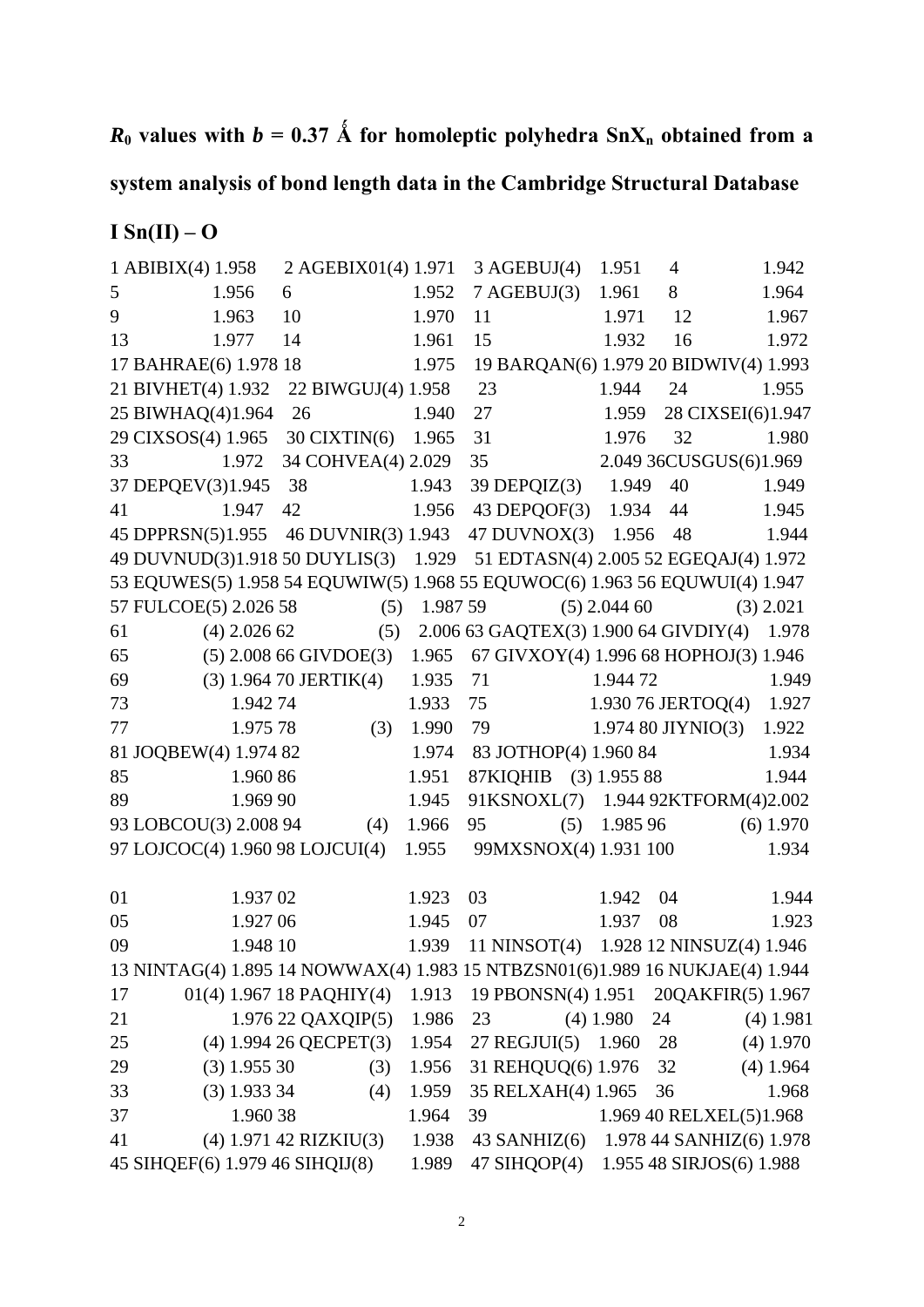|                       |          | 49 SIXHUC(4) 1.917 50 SNMAZH(4)                                            |          | 2.012 51 SOHJUU(4) 1.963 52 SOXASN(8) 1.996 |           |                                       |       |
|-----------------------|----------|----------------------------------------------------------------------------|----------|---------------------------------------------|-----------|---------------------------------------|-------|
| 53 SRACSN(3) 1.986 54 |          |                                                                            | 1.994    | 55 SUXKUR(4) 1.957 56 SUXLAY(4) 1.934       |           |                                       |       |
|                       |          | 57 SUZXOA(5) 1.958 58 TACSNC(3) 1.990                                      |          |                                             |           | 59 TINOXL(8) 2.002 60 VEYTEZ(4) 1.980 |       |
| 61                    | 1.996 62 |                                                                            | 1.986    | 63                                          |           | 1.960 64 VIMKUX(3) 1.914              |       |
| 65                    |          | 1.934 66 VOHSOA(4) 1.968 67 VUCXIA(3) 1.933 68 VUCXOG(3) 1.936             |          |                                             |           |                                       |       |
|                       |          | 69 VUCXUM(3) 1.917 70VUCYAT(3) 1.936 71 VUCYEX(3) 1.920 72 WIDCAN(5) 1.951 |          |                                             |           |                                       |       |
|                       |          | 73 XANBOE(5) 1.963 74 XEXRUN(7) 1.991 75 XEXSAU(6) 2.003 76                |          |                                             |           | (8)                                   | 1.990 |
| 77 XEXSUP(5) 1.963 78 |          |                                                                            | 1.975 79 |                                             |           | 2.014 80 XINMIR(6)                    | 1.983 |
|                       |          | 81 YERBON(5) 1.927 82 FUDDOY(3) 1.998 83                                   |          |                                             |           | 2.008 84 FUDDUE(3)                    | 1.947 |
| 85 OFIXAC(4) 1.933    |          | 86                                                                         | 1.95187  |                                             | 1.93188   |                                       | 1.937 |
| 89                    | 1.941    | 90                                                                         | 1.935 91 |                                             | 1.933 92  |                                       | 1.928 |
| 93 OFIXIK(4) 1.936    |          | - 94                                                                       | 1.945 95 |                                             | 1.942 96  |                                       | 1.934 |
| 97                    | 1.948    | 98 OFIXOQ(4) 1.939 99                                                      |          |                                             | 1.943 100 |                                       | 1.941 |
|                       |          |                                                                            |          |                                             |           |                                       |       |
| 01                    | 1.942    | 02                                                                         | 1.937 03 |                                             |           | 1.950 04 OFIXUW(4)                    | 1.940 |
| 05                    | 1.935    | 06                                                                         |          | 1.939 07 OFIYAD(4) 1.959 08                 |           |                                       | 1.955 |
| 09 OFIYEH(4) 1.922    |          | 10                                                                         | 1.927 11 |                                             | 1.930 12  |                                       | 1.924 |
| 13 OFIYIL(4) 1.922    |          | 14                                                                         | 1.931 15 |                                             | 1.911 16  |                                       | 1.920 |
| 17 OFIYOR(4) 1.917    |          | 18                                                                         | 1.921 19 |                                             | 1.926 20  |                                       | 1.926 |
| 21 OFIYUX(4) 1.936    |          | 22                                                                         | 1.926 23 |                                             | 1.938 24  |                                       | 1.929 |
| 25 OFIZAE(4) 1.931    |          | 26                                                                         | 1.940 27 |                                             | 1.925 28  |                                       | 1.929 |
| 29 OFIZEI(4) 1.937    |          | 30                                                                         | 1.947 31 |                                             | 1.935 32  |                                       | 1.925 |
| 33 OFIZIM(4) 1.941    |          | 34                                                                         | 1.944 35 |                                             | 1.929 36  |                                       | 1.952 |
| 37 OFIZOS(4) 1.948    |          | 38                                                                         | 1.929 39 |                                             | 1.957 40  |                                       | 1.939 |
| 41 OFIZUY(4) 1.960    |          | 42                                                                         | 1.926 43 |                                             | 1.933     |                                       |       |
|                       |          |                                                                            |          |                                             |           |                                       |       |

 $R_0 = 1.956(26)$  Å

# **Sn(IV) - O**

| 1 FESJES $(6)$     | 1.909 | $\overline{2}$ | 1.908             | $3$ FICDIE(6)         | 1.901 | 4 GAJFUS(6)                           | 1.912 |
|--------------------|-------|----------------|-------------------|-----------------------|-------|---------------------------------------|-------|
| $5$ GANYOJ $(6)$   | 1.912 |                | 6 HOKVIM(6)1.907  | $7$ IQIPED $(6)$      | 1.894 | $8$ IQIPIH $(6)$                      | 1.909 |
| $9$ JEMLUI(6)      | 1.903 | 10             | 1.918             | 11 JIRJEA $(6)$       | 1.905 | 12 KIHCIN(6) 1.899                    |       |
| 13 KOBXEF(6) 1.907 |       | 14             | 1.911             | 15 KOBXIJ(6)          | 1.905 | 16                                    | 1.908 |
| 17 KSNOXT(7) 1.907 |       |                | 18LODTUU(6)1.916  | 19                    | 1.900 | 20                                    | 1.903 |
| 21                 | 1.893 | 22             | 1.899             | 23                    | 1.911 | 24MULPUE(8)1.913                      |       |
| 25 NEMYAF(6) 1.888 |       |                | 26NIRYIX(6)1.901  |                       |       | 27NTBZSN10(6)1.909 28OFACSO(6) 1.902  |       |
| 29 PACSNA(7) 1.893 |       | 30             | 1.915             |                       |       | 31 PUMVAB(8)1.913 32QAZDEA(6) 1.891   |       |
| 33                 | 1.892 |                | 34QAZDIE(6)1.888  |                       |       | 35QIRPAI(6) 1.904 36RAWWOC(6) 1.892   |       |
| 37 RIZREX(6) 1.869 |       |                | 38ROPYEA(7)1.917  |                       |       | 39 SIHNEC(5) 1.927 40 TIPMUA(6) 1.922 |       |
| 41 TRSNOH(7) 1.906 |       |                | 42UGOZUL(8)1.924  |                       |       | 43 VEDKAR(7) 1.914 44 VERDUS(6) 1.914 |       |
| 45 VISKOX(6) 1.891 |       | 46             | 01(6) 1.895       | $47$ VOLMIS(6)        |       | 1.909 48 XEXSID(6) 1.907              |       |
| 49 XOXSOJ(6) 1.907 |       | 50             | 1.904             | 51XIFDIZ(6)           |       | 1.901 52YAHKAT(6)1.903                |       |
| 53                 | 1.907 | 54             | 1.906             | 55 YUKCUC(6) 1.897 56 |       |                                       | 1.890 |
| 57 YUNDAM(6)1.877  |       |                | 58ZEBNEZ(6) 1.885 | 59ACETSN01(8)1.958 60 |       |                                       | 1.956 |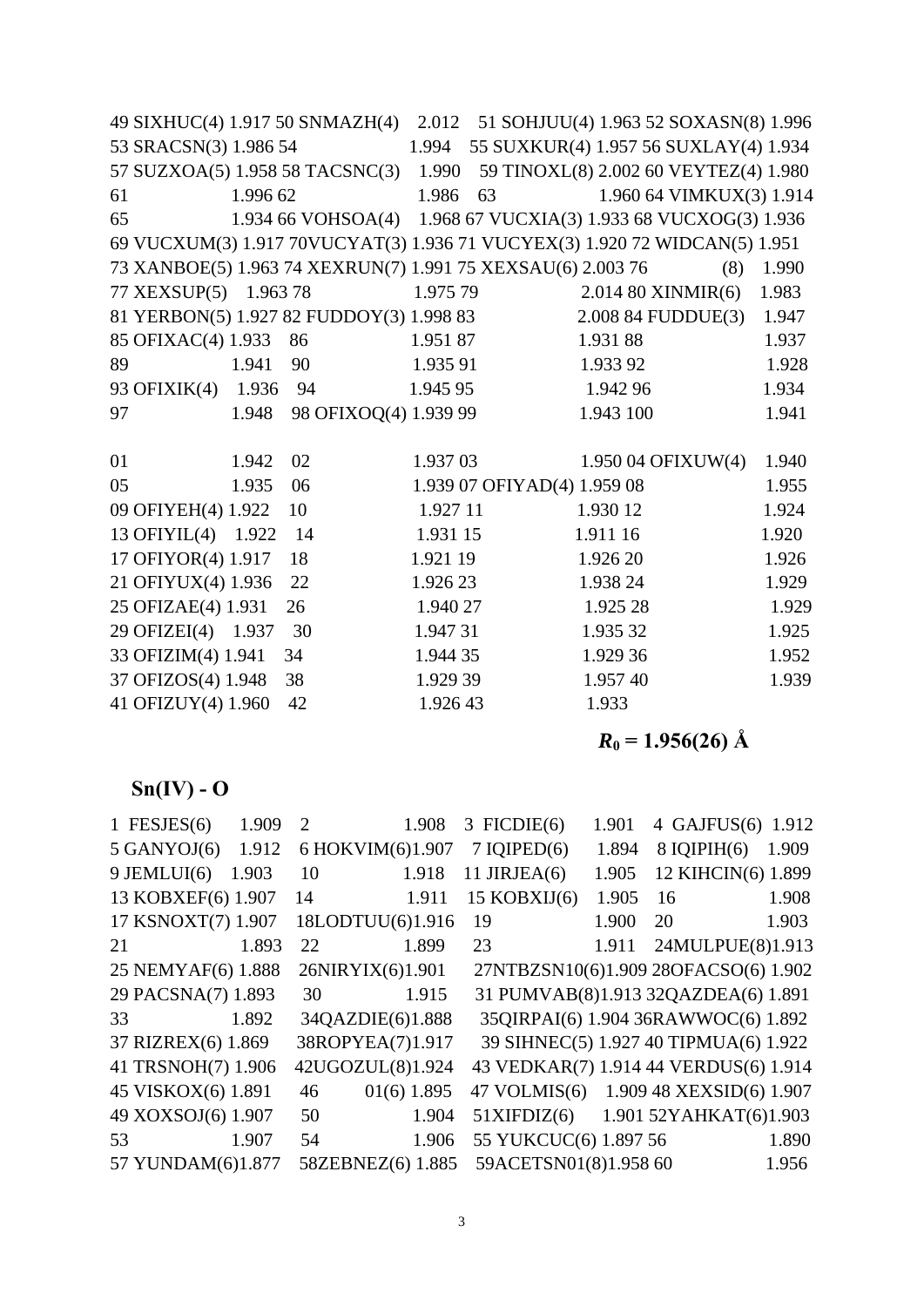$R_0 = 1.906(15)$  Å

 $II$  Sn( $II$ ) – S

1 COQREG(3) 2.380 2 DITCSN(4) 2.416 3 01(4) 2.411 4 GOFRIC(4) 2.399 5 IWUMOC(4) 2.421 6 (4) 2.435 7 (5) 2.434 8KAVMID(4) 2.442 9 2.444 10 OMDTSN(6)2.426 11 SENFUN(6) 2.425 12ZUZSUI(3) 2.442

 $R_0 = 2.423(19)$  Å

**Sn(IV) - S** 

1 BIPBOS(6) 2.396 2 CACHAQ(4) 2.382 3 COQREG(5) 2.387 4 (5) 2.391 5 EXANSN(6) 2.401 6 EYEJAT(4) 2.396 7 FADYOZ(6) 2.386 8 FADYUF(6)2.389 9 FADZAM(6) 2.390 10 FADZEQ(6) 2.378 11FEFHUU(6) 2.390 12 FEFJAC(6) 2.402 13 GIRHEU(5) 2.396 14 (5) 2.398 15 2.401 16 ICOKAN(4)2.389 17 ISIQOQ(6) 2.401 18 ISIQUW(6) 2.408 19KABMOQ01(4)2.399 20KEFBUS(6) 2.381 21 MDTCSN(6)2.404 22 METMAZ(4) 2.401 23 NUZNEB01(4) 2.390 24 02(4) 2.397 25 OGOVOV(4)2.395 26 PESQAF(5) 2.375 27 (5) 2.379 28 (5) 2.383 29 PUMTIA(4) 2.385 30 PUMTOG(6) 2.417 31QUFDAW(4) 2.390 32DETCSN01(6)2.384 33 YUCVEY(6)2.341 34ZZZUSW01(4) 2.397 35 YOHJOU01(5)2.386 36 2.400 37 2.383 38 YOCREN(4) 2.382 39 (5)2.396 40 2.399 41 2.393 42 XUHGUC(4) 2.394 43WOCCUM(6) 2.400 44WEBYEH(8)2.421 45 VULTIF(4) 2.390 46VOJSOD(6) 2.416 47VOJSIX(5) 2.376 48 VOJSET(5) 2.388 49 VAXJAG(4) 2.394 50 2.392 51VAMHOH(6)2.386 52SATTOX(4) 2.396 53 2.400 54 RAPJEY(4) 2.406 55 2.400 56RADBOO(4)2.392 57 QUFDEA(4) 2.389 58 FEYZOZ(4) 2.397 59 YUVTUE(6) 2.393 60ZARRAL(6) 2.428

 $R_0 = 2.393(12)$  Å

**III Sn(II) – N** 

| $1$ ABENIE(6)      | 2.021 | 2  | 2.039                               |    | 3 AFEKIF(4) 2.065    | 4  | 2.065                                |
|--------------------|-------|----|-------------------------------------|----|----------------------|----|--------------------------------------|
| 5 <sup>5</sup>     | 2.048 | 6  | 2.070                               |    | 7 AFEKOL(5) 2.036    | 8  | 2.045                                |
| 9                  | 2.035 | 10 | $(6)$ 2.036 11                      |    | $(5)$ 2.039          | 12 | $(6)$ 2.030                          |
| 13<br>(4)          | 2.057 | 14 | $(5)$ 2.021                         | 15 | $(2)$ 2.091          |    | 16CEXLIA(3) 2.038                    |
| 17 EDUFUE(3) 2.023 |       |    | 18 EDUGAL(3) 2.021 19EDUGEP(3)2.011 |    |                      |    | 20GIMVIH(6) 2.069                    |
| 21 GOPVIU(3) 2.049 |       | 22 | 2.048                               | 23 | 2.051                | 24 | 2.049                                |
| 25 HIJLIW(3) 2.041 |       |    | 26HUGKOJ(4) 2.045                   |    |                      |    | 27HUGKUP(4) 2.042 28 JUSLIS(4) 2.083 |
| 29 KIVXES(8) 2.061 |       |    | 30 KOCSUR(2) 2.066                  |    |                      |    | 31LEWFUO(2) 2.063 32LEWGAV(2)2.069   |
| 33 LOGTIK(3) 2.039 |       |    | 34 LOGTUW(4)2.045                   |    | 35QAKKET(3) 2.052 36 |    | 2.037                                |
| 37 QAVLOO(3)2.029  |       |    | 38 QAVSUB(2)2.094                   |    |                      |    | 39QIVPEQ(4) 2.028 40RIHGUK(2) 2.066  |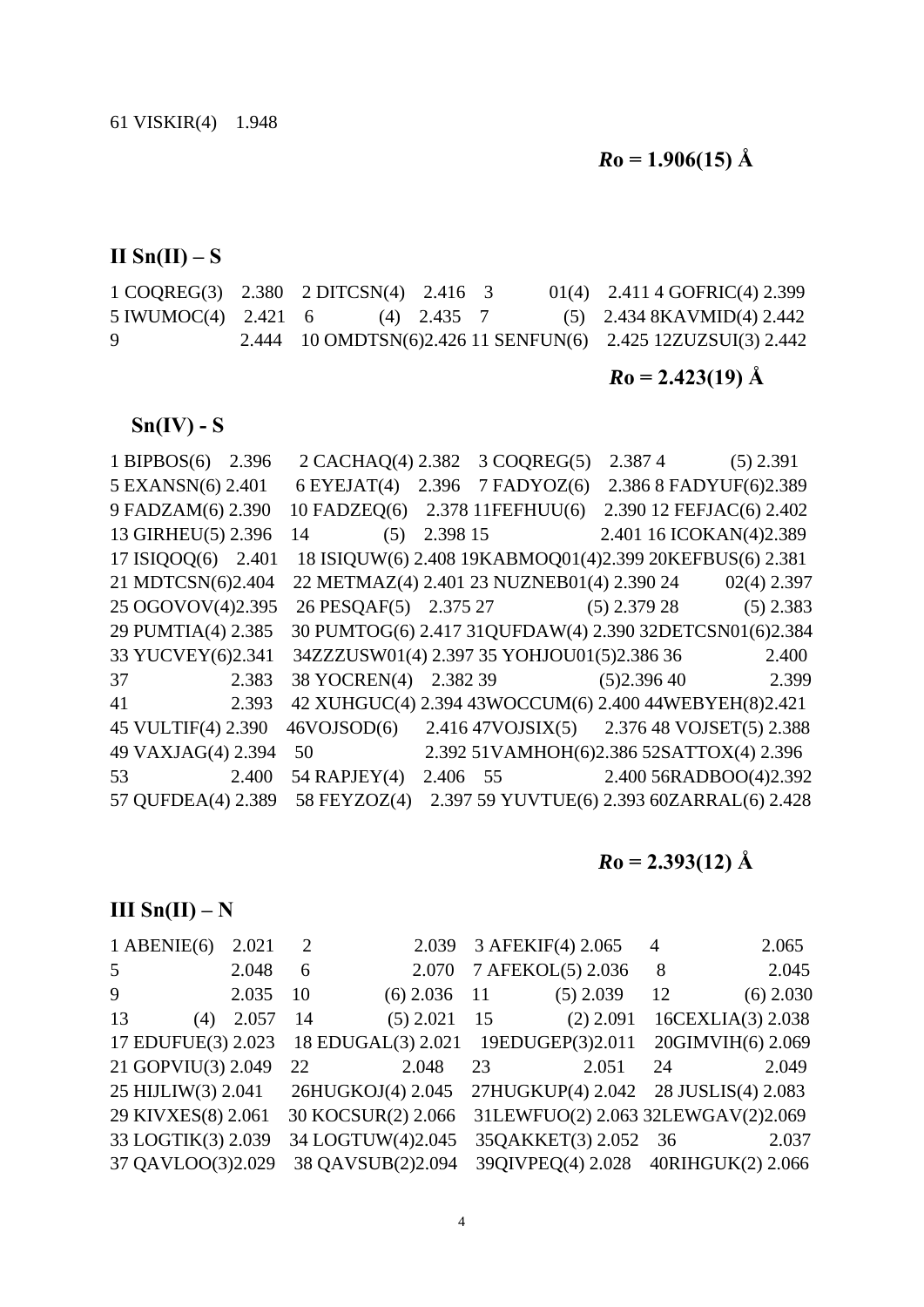| 41  | 2.067              | 42 RIXKAL(3) 2.040 |                    |     | 43 ROQXIE(3) 2.052                  | 44 | 2.061                        |
|-----|--------------------|--------------------|--------------------|-----|-------------------------------------|----|------------------------------|
| 45  | 2.066              |                    | 46 ROQXOK(3)2.044  | 47  | 2.020                               | 48 | $(2)$ 2.080                  |
| 49  | $(3)$ 2.031        | 50                 | 2.064              | 51  | $(2)$ 2.071                         | 52 | $(3)$ 2.035                  |
| 53  | 2.052              | 54                 | 2.075              |     | 55 SAHKOC(2) 2.059                  | 56 | 2.057                        |
|     | 57 SNPHCY(4) 2.001 |                    | 58TACJIR(3) 2.048  |     | 59 TEBGEN(3) 2.043                  | 60 | 2.047                        |
|     | 61 TEBGIR(3) 2.059 | 62                 | 2.061              | 63  | 2.057                               | 64 | 2.063                        |
|     | 65 TEBGOX(3) 2.068 | 66                 | 2.068              |     | 67 TEBHAK(3) 2.028                  | 68 | 2.032                        |
|     | 69 TEBHIS(3) 2.059 |                    | 70TUBKAC(4)2.000   |     | 71TUHPUH(4)2.019 72 UFUHUY(3)2.068  |    |                              |
|     | 73 UHOGUT(3) 2.075 | 74                 | 2.063              | 75  | 2.068                               | 76 | 2.057                        |
|     | 77 VEHCUH(4)2.040  |                    | 78VEQLUZ(3)2.011   |     | 79VEQMEK(3) 2.015 80VEYWIF(4)2.023  |    |                              |
|     | 81 VURFUJ(4) 2.026 |                    | 82WISVAV(4)2.065   | 83  | 2.058                               | 84 | 2.064                        |
|     | 85 WISVEZ(4) 2.059 | 86                 | 2.048              | 87  |                                     |    | 2.048 88WUCZID(3) 2.021      |
|     | 89 XAVGIK(5)2.054  |                    | 90 XEJRUZ(3)2.077  |     | 91 XIDDAP(3)2.065 92XIXQEA(4) 2.001 |    |                              |
|     | 93 XIXQIE(4) 2.001 |                    | 94 XOWSAE(3)2.043  | 95  | 2.036                               |    | 96XOWSEI(3) 2.042            |
|     | 97 YEFROR(3)2.034  |                    | 98 YIMZUQ(4)2.044  | 99  |                                     |    | 2.036 100YINBIH(3) 2.016     |
|     | 101YOMVEC(3)2.050  |                    | 102 ZAQHEE(3)2.050 | 103 |                                     |    | (4) 2.050 104ZAQHII(4) 2.022 |
| 105 | 2.034              | 106                | 2.032              | 107 |                                     |    | 2.039 108ZETBOP(2)2.059      |
|     | 109 ZETBUV(3)2.040 |                    |                    |     |                                     |    |                              |

# *R***o = 2.046(20) Å**

# **Sn(IV) - N**

| $1 \text{ CARGAD}(6)$ 2.000 2 DEYEO(4) 1.974 3 HATMEV(6) 2.000 4 HICYIB(4) 2.050 |  |  |
|----------------------------------------------------------------------------------|--|--|
| 5 JENSUR(5) 2.024 6 MAFDAZ(6)1.948 7 SNPYCY01(8) 2.063 8 WISVAV(6) 2.008         |  |  |
| 9 WISVEZ(6) 2.021 10 YUMYIP(4) 2.047 11 WICREF(8) 2.062 12 SUDYIZ(3) 2.092       |  |  |

# $R$ **o** = 2.024(41) Å

# **IV Sn(II) – P**

| 1 DEJTER(4) 2.436    |       | 2 DUMGOH(3) 2.535 3 EZUWUR(3) 2.502 |       |                   |       | $\overline{4}$     | 2.476 |
|----------------------|-------|-------------------------------------|-------|-------------------|-------|--------------------|-------|
| 5                    | 2.505 | 6 GELQUK(3) 2.477                   |       | $7\phantom{.0}$   | 2.478 | $8$ GELRAK $(3)$   | 2.470 |
| 9                    | 2.453 | 10 GELROF(3) 2.460                  |       | <sup>11</sup>     | 2.463 | 12                 | 2.458 |
| 13                   | 2.461 | 14                                  | 2.461 | 15                | 2.458 | 16 HIPBOX(3) 2.503 |       |
| 17                   | 2.501 | 18                                  | 2.499 | 19                | 2.502 | 20 HIPBUD(3) 2.485 |       |
| 21                   | 2.491 | 22                                  | 2.491 | $23$ JASFEP $(3)$ | 2.491 | 24                 | 2.493 |
| 25                   | 2.494 | 26                                  | 2.494 | $27$ JASFIT(3)    | 2.521 | 28                 | 2.523 |
| 29 PAKWII(3)2.492    |       | 30                                  | 2.484 | 31                | 2.492 | 32 QIFYOT(3) 2.482 |       |
| 33                   | 2.486 | 34 RAHLAO(3)2.483                   |       | 35                | 2.488 | 36                 | 2.487 |
| 37                   | 2.488 | $38$ RIRZEX(3)                      | 2.485 | 39                | 2.487 | 40                 | 2.495 |
| 41                   | 2.493 | 42                                  | 2.495 | 43                | 2.486 | 44 SEWHIM(3) 2.460 |       |
| 45 SEWHOS(3)2.462 46 |       |                                     | 2.464 | $47$ TEBJIT $(3)$ | 2.474 | 48 TERJEF(3) 2.495 |       |
| 49                   | 2.497 | 50 YOYMOO(3)2.498                   |       | 51                | 2.510 | 52YOYMUU(3)2.495   |       |
| 53                   | 2.500 | 54                                  | 2.488 | 55                | 2.502 | 56YUWBAT(3)2.516   |       |
| 57 ZUWDUQ(3)2.506 58 |       |                                     | 2.506 |                   |       |                    |       |

 $\sim$  5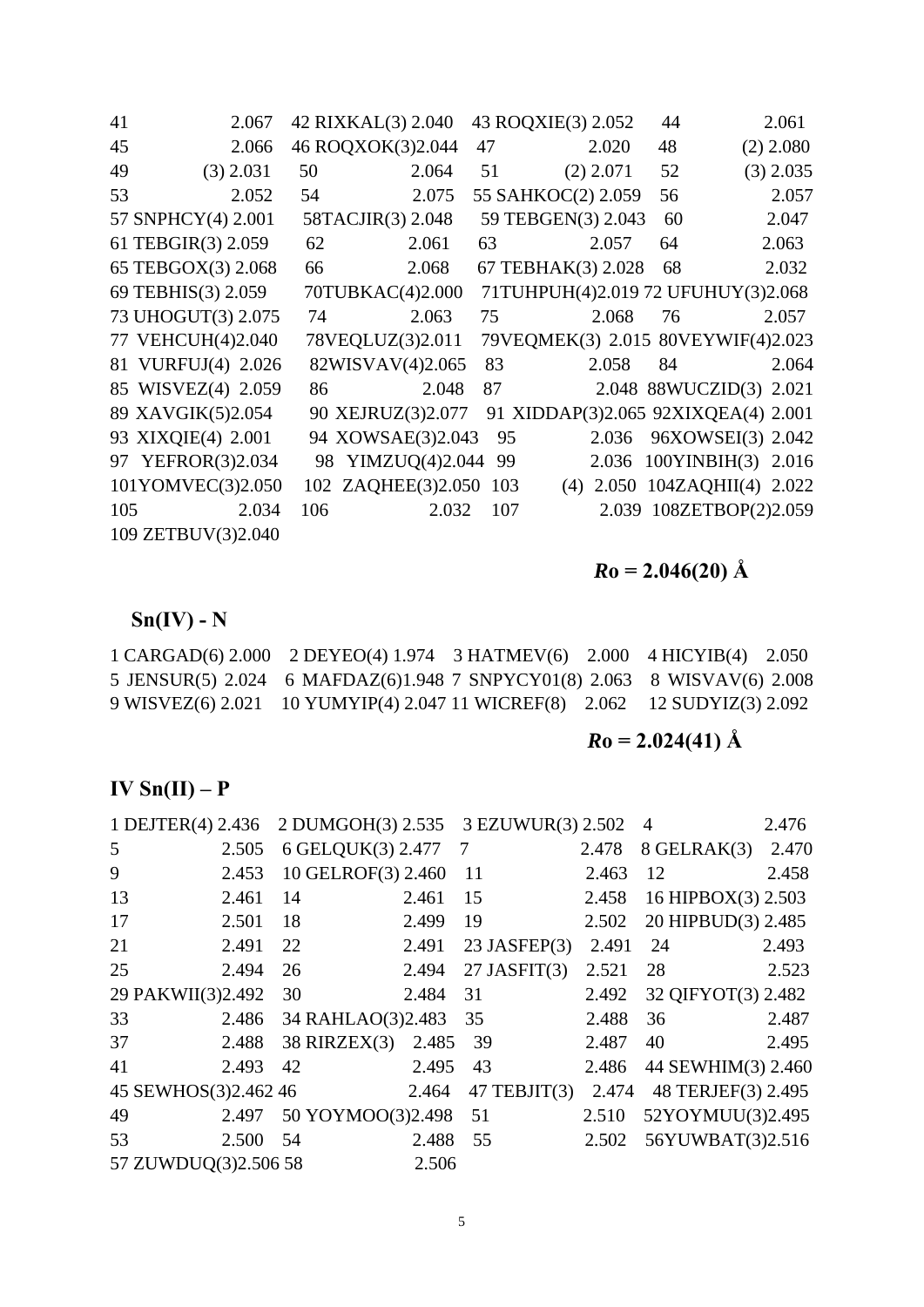**V Sn(II) – C** 

1 SAKRIF(3) 2.035 2 2.050 3 VUXLUW(3) 2.086 4 2.091 5 VUXMAD(3) 2.080 6 VUXMEH(3) 2.079 7 2.011 8 GUHNAY(3)2.084

## $R$ **o** = 2.077(24)  $\AA$

 $\text{Sn}(IV) - C$ 

| $1$ ATADOO(4)    | 2.143 2 BENNIS(4)                                  | 2.168    | 3 BIDPEK(4) 2.169 4 BOVGAV(4) 2.148 |                                               |
|------------------|----------------------------------------------------|----------|-------------------------------------|-----------------------------------------------|
| $5$ BOZTAL $(4)$ | 2.1756 BOZVIV(4)                                   | 2.191    | 7 BUQJAZ(4) 2.148 8                 | 2.146                                         |
| 9 BUQJED(4)      | 2.150 10 BUQJIH(4)                                 |          |                                     | 2.157 11 CEWGEQ(4) 2.185 12 EKESAO(4) 2.135   |
| 13 FUWYIF $(4)$  | 2.123 14HEVFIX01(4) 2.148 15                       |          |                                     | 2.146 16 JOMKEB(4) 2.135                      |
| 17 JOMKIF $(4)$  | 2.158 18 JOMKOL(4)                                 |          |                                     | 2.146 19 JOMKUR(4) 2.174 20 KIMNEZ(4) 2.110   |
| 21 KIFREX $(4)$  | 2.172 22 LESRUW(4)                                 |          |                                     | 2.144 23 MAZCAS(4) 2.165 24 MEXXIW(4)2.181    |
|                  | 25 MIWSOA(4) 2.127 26 MIWSUG(4)                    |          |                                     | 2.137 27 MUBVOU(4) 2.157 28 OCUCIZ(4) 2.156   |
|                  | 29 OJEWUV(4) 2.134 30 QEHQUQ(4)                    |          |                                     | 2.165 31 RAPFUJ(4) 2.158 32 RAPGAQ(4)2.156    |
| 33 RELKEZ(4)     | 2.162 34 RERHIG(4)                                 |          | 2.177 35 SANQON(4) 2.131 36         | 2.136                                         |
| $37$ SANSEF(4)   | 2.143 38 SANTEG(4)                                 |          |                                     | 2.142 39 SOXMAU(4) 2.195 40 TFUPSN(4) 2.125   |
| 41 TIKNIL $(4)$  | 2.140 42                                           |          |                                     | 2.114 43 TPHESN03(4) 2.143 44 TPIMSN(4) 2.133 |
| $45$ TPSNBU(4)   | 2.177 46 TULREX(4)                                 |          | 2.150 47 UCAGIO(4) 2.147 48         | 2.139                                         |
| 49 UJUXUS $(4)$  | 2.141 50                                           |          | 2.111 51 UJUYAZ(4) 2.163 52         | 2.164                                         |
|                  | 53 VEYDOS(4) 2.144 54 VICMEZ(4) 2.142 55 VICMID(4) |          |                                     | 2.139 56 WOGQEP(4) 2.121                      |
| 57 XESPOS $(4)$  | 2.165 58                                           |          | 2.171 59 XIBPED(4)                  | 2.129 60 XULMIB(4) 2.138                      |
|                  | 61 YAQXAQ(4) 2.155 62 YAQXEU(4)                    | 2.175 63 |                                     | 2.165 64 YAQXIY(4) 2.150                      |
|                  | 65 YEGNUT(4) 2.149 66 YEGPAB(4)                    |          | 2.154 67 YEGPIJ(4)                  | 2.167 68 YEGPEF(4) 2.163                      |
|                  | 69 YELDUO(4) 2.140 70 YOHZEB(4)                    |          |                                     | 2.178 71 ZAGHIY(4) 2.182 72ZAGHOE(4) 2.147    |
|                  | 73 ZAJBER(4) 2.124 74 ZILFEF(4)                    |          | 2.139 75 ZZZIHE01(4) 2.130          |                                               |

# $R$ **o** = 2.151(19)  $\AA$

**VI Sn(II) – Se** 

5 2.400

1 PULKAJ(5) 2.555 2 (5) 2.560 3 RAKLIZ(4) 2.393 4 ZOPGEQ(4) 2.395

 $R_0 = 2.476 \text{ Å}$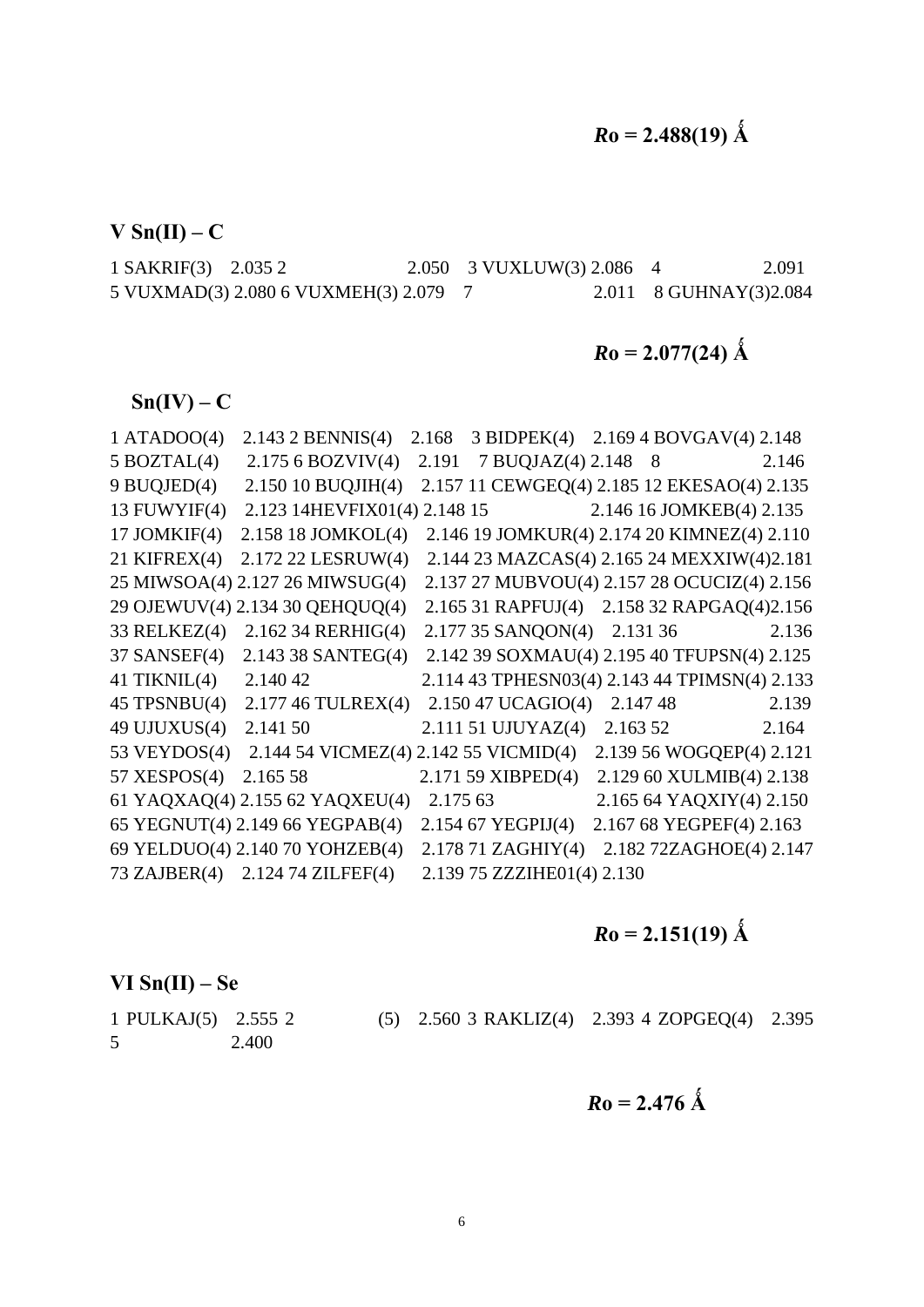### **Sn(IV) – Se**

| 1 BECTAU(4) 2.527 2 BOTNII(5) 2.533 3 |          |                                     |       |    |                    | 2.5214         |    | 2.532                                 |
|---------------------------------------|----------|-------------------------------------|-------|----|--------------------|----------------|----|---------------------------------------|
| $5 \text{ GIJUF}(4)$ 2.515            |          | 6 GIJKAM(4) 2.517 7 HAKMAH(4) 2.517 |       |    |                    |                | 8  | $(5)$ 2.534                           |
| 9<br>(5)                              | 2.526    | 10<br>(4)                           | 2.516 | 11 |                    | $(4)$ 2.544 12 |    | $(5)$ 2.539                           |
| 13 HAKMEL(4)2.521 14                  |          |                                     | 2.526 | 15 |                    | 2.550 16       |    | $(5)$ 2.533                           |
| 17 HAKMIP(6) 2.559 18 HAVGEQ(5)2.526  |          |                                     |       | 19 | (4)                |                |    | 2.509 20 JEYZAO(6) 2.559              |
| 21 KEBNOV(4) 2.505 22                 |          | 2.515                               |       |    |                    |                |    | 23 KERBIT(4) 2.518 24 LALLUF(6) 2.511 |
| 25 LEWKON(4) 2.536 26 LEYLEH(5)2.540  |          |                                     |       | 27 | (4)                | 2.547 28       |    | 2.514                                 |
| 29 LEYLIL(4) 2.517 30 METLEC(4) 2.538 |          |                                     |       |    |                    |                |    | 31 NEQREH(4) 2.523 32NOMHON(6)2.552   |
| 33 NOMHUT(4)2.526 34                  |          |                                     | 2.525 |    | 35 OGOVEL(4) 2.524 |                | 36 | 2.523                                 |
| 37 PORBUU(4) 2.530 38                 |          |                                     | 2.524 |    |                    |                |    | 39 SUTBOY(4) 2.523 40 SUTHUK(4)2.520  |
| 41 SUTJUM(4) 2.511 42                 |          |                                     | 2.500 |    | 43 SUYYUG(4) 2.514 |                | 44 | 2.515                                 |
| 2.51646<br>45                         |          |                                     | 2.513 |    | 47 TAVDOJ(4) 2.525 |                | 48 | 2.519                                 |
| 49 TAVDUP(4) 2.516 50 YASTIV(4)       |          |                                     | 2.514 |    | 51 YASTIV01 2.521  |                |    | 52 YASTOB(5)2.517                     |
| 53                                    | 2.521 54 |                                     | 2.510 |    | 55 YOHJUA(5) 2.510 |                | 56 | 2.516                                 |
| 57                                    | 2.524 58 |                                     | 2.513 | 59 |                    | 2.544          | 60 | 2.528                                 |
| 61 ZIQYUT(4) 2.512 62                 |          |                                     | 2.513 | 63 |                    | 2.507          | 64 | 2.519                                 |

 $R$ **o** = 2.524(13)  $\AA$ 

#### **VII Sn(II) – Te**

1 LEFKAI(3) 2.738 2 LEFKAI01(3)2.738 3 PULKEN(4) 2.744 4 PULKEN(4) 2.757 5 2.757

### $Ro = 2.747(10)$

### **Sn(IV) – Te**

|                      | 1 CIXJUO(4) 2.743 2 HARQUM(4) 2.735 3                      |  |          | 2.730 4 LINWIP(4) 2.744                   |       |
|----------------------|------------------------------------------------------------|--|----------|-------------------------------------------|-------|
| 5 <sup>5</sup>       | 2.739 6 METLIG(4) 2.746 7 NEHVAY(4)2.748 8 NEHVEC          |  |          |                                           | 2.736 |
| 9                    | 2.746 10 NEHVIG(4) 2.754 11 2.743 12 NIMQOP(4) 2.727       |  |          |                                           |       |
|                      | 13 NINJIE(4) 2.739 14 NUDSUA(4) 2.763 15 OGOVIP(4)2.746 16 |  |          |                                           | 2.747 |
| 17 PAVKUM(4)2.742 18 |                                                            |  |          | 2.741 19PUFHAZ(4)2.731 20QOGXUF01(4)2.738 |       |
| 21                   | 2.748 22 REGHAM(4) 2.731 23SAVQUC(4)2.752 24 SICDIS(4)     |  |          |                                           | 2.739 |
|                      | 25 SICDUE(4) 2.759 26 SUYYOA(4) 2.725 27                   |  | 2.720 28 |                                           | 2.724 |
| 29                   | 2.717 30 TAVFAX(4) 2.736 31 VAHQUQ(4) 2.727 32             |  |          |                                           | 2.749 |

### $Ro = 2.740(11)$

### **VIII**  $\text{Sn(II)} - \text{As}$

| $1$ EZUXEC(3) 2.598 $2$ | $2.557 \quad 3$ | 2.592 4 EZUXIG(3) | 2.606 |
|-------------------------|-----------------|-------------------|-------|
|                         |                 |                   |       |

7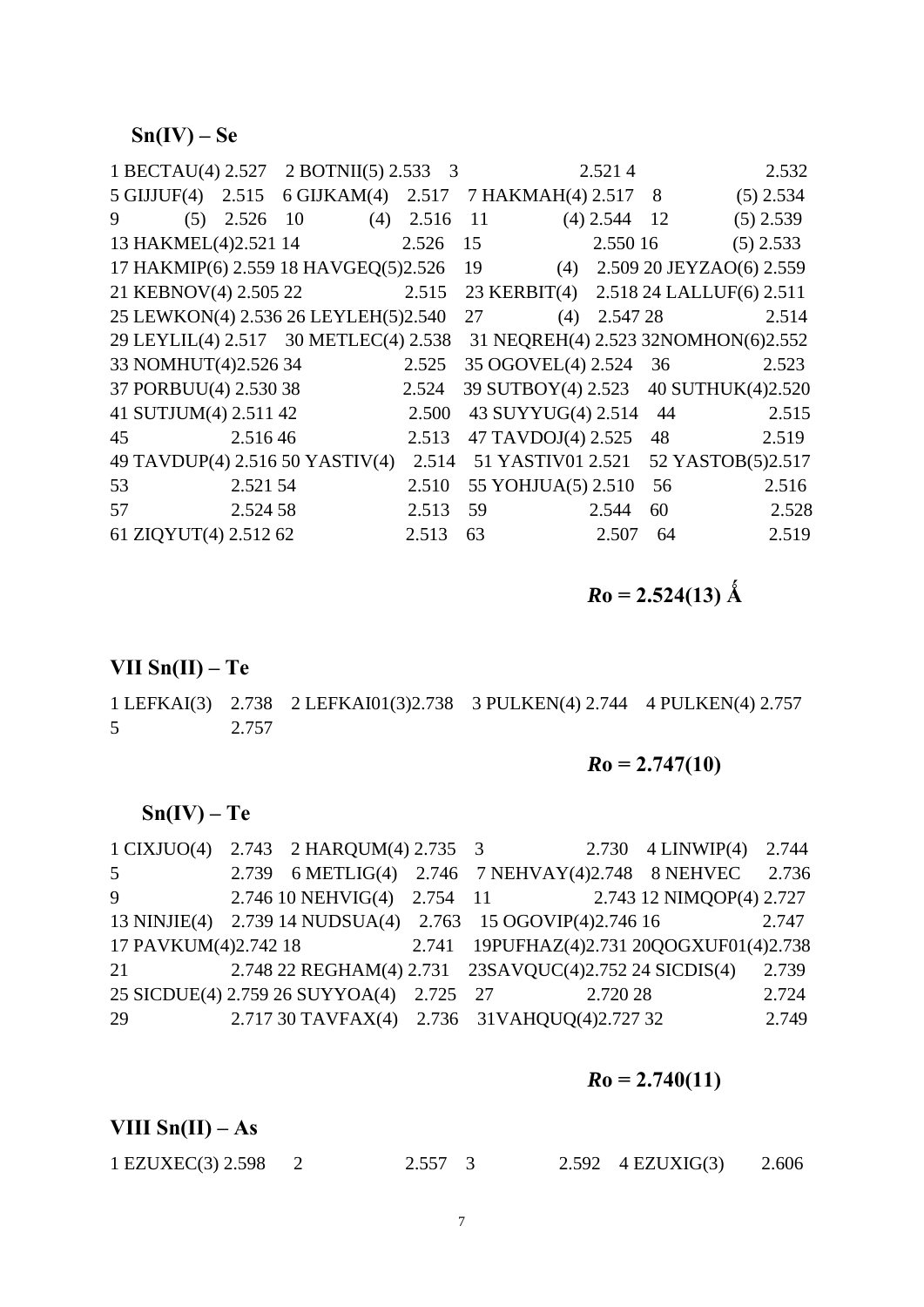5 2.602 6 XERVOF(3) 2.565 7 2.570 8 YUVZUK(3) 2.592 9 2.587

 $Ro = 2.585(17)$ 

### **IX** Sn(**II**) - **X** (**X** = **F**, **Cl**, **Br**, **I**)

#### $X = F$

1 FIDHIJ(4) 1.842 2 RIGGEU(4) 1.873 3 (7) 1.890 4 TOBBES(4) 1.870  $Ro = 1.869(20)$  Å

### $X = CI$

|    | 1 ENCOSN(4) 2.334 2 GIQLIB(5) 2.331 3 GIQLOH(5) 2.328 4 KESHIZ(7) 2.239     |             |
|----|-----------------------------------------------------------------------------|-------------|
|    | 5 KISNIK(4) 2.348 6 NOYMAP(3) 2.292 7PUDXOB02(6)2.329 8 VIZJET(5) 2.352     |             |
|    | 9 XIJBAU(6) 2.351 10 01(7) 2.296 11 BITXUX(6) 2.309 12 EFAREI(7) 2.348      |             |
|    | 13 FASTAV(6) 2.342 14 GEHYUI(6) 2.360 15 HIFKOW(7) 2.339 16 KESHOF(5) 2.347 |             |
|    | 17 LAQVUU(4)2.327 18 TEHBUE(4) 2.450 19 VECVIJ(4) 2.355 20                  | $(6)$ 2.323 |
| 21 | (4) 2.335 22 XUDHAF(4) 2.333 23 GIYGOK(6)2.345 24PPECOT20(3)2.295           |             |
|    | 25 DOWKIJ(3) 2.303 26 PECOTB20(3)2.280 27BIWLUP(3) 2.316                    |             |

 $R$ **o** = 2.330(36) Å

#### $X = Br$

1 BITYAE(6) 2.467 2 IGECAY(6) 2.534 3 WEKWAK(6) 2.504 4 ZOWTIO(6) 2.496 5 ZOWTEK(6) 2.496 6 ZZZBWV01(6) 2.500

### $Ro = 2.500(19)$  Å

#### $X = I$

|                                         |       |                    |             | 1 AQIMOC(6) 2.762 2 BAKHAX(6) 2.744 3 BAKHEB(6) |          | 2.751 4 BAKNIF(6) 2.752  |       |
|-----------------------------------------|-------|--------------------|-------------|-------------------------------------------------|----------|--------------------------|-------|
| 5 BEDYEP(6) 2.734 6                     |       |                    | $(6)$ 2.733 | $7$ BIVLUO(6)                                   |          | 2.736 8 BIVLUO(6) 2.751  |       |
| 9 BIVMID(6) 2.751 10 DONDUF(6) 2.737 11 |       |                    |             |                                                 | 2.724 12 |                          | 2.745 |
| 13 FEPCUZ(5) 2.749 14                   |       |                    | 2.739       | 15 FITSUX $(6)$                                 | 2.743 16 |                          | 2.747 |
| 17                                      | 2.764 | -18                | 2.744       | 19                                              | 2.750 20 |                          | 2.749 |
| 21                                      | 2.765 | 22                 | 2.745       | 23 IGEBUR(7) 2.765 24LUNKEK(6)2.747             |          |                          |       |
| 25 LUXJET(6) 2.743 26 POXNEV(6)2.758    |       |                    |             | 27 QUCKUU(6) 2.791 28QUCLAB(6) 2.779            |          |                          |       |
| 29                                      | 2.792 | 30 QUCLEF(6) 2.756 |             | 31                                              |          | 2.760 32 QUCLIJ(6) 2.752 |       |
| 33 QUCLOP(6)2.765 34                    |       |                    | 2.763       | 35 QUCLUV(6) 2.754 36QUFCAV(6) 2.740            |          |                          |       |
| 37 RUYDOE(6)2.758 38 RUYDUK(6)2.741     |       |                    |             |                                                 |          |                          |       |

 $R_0 = 2.752(14)$  Å